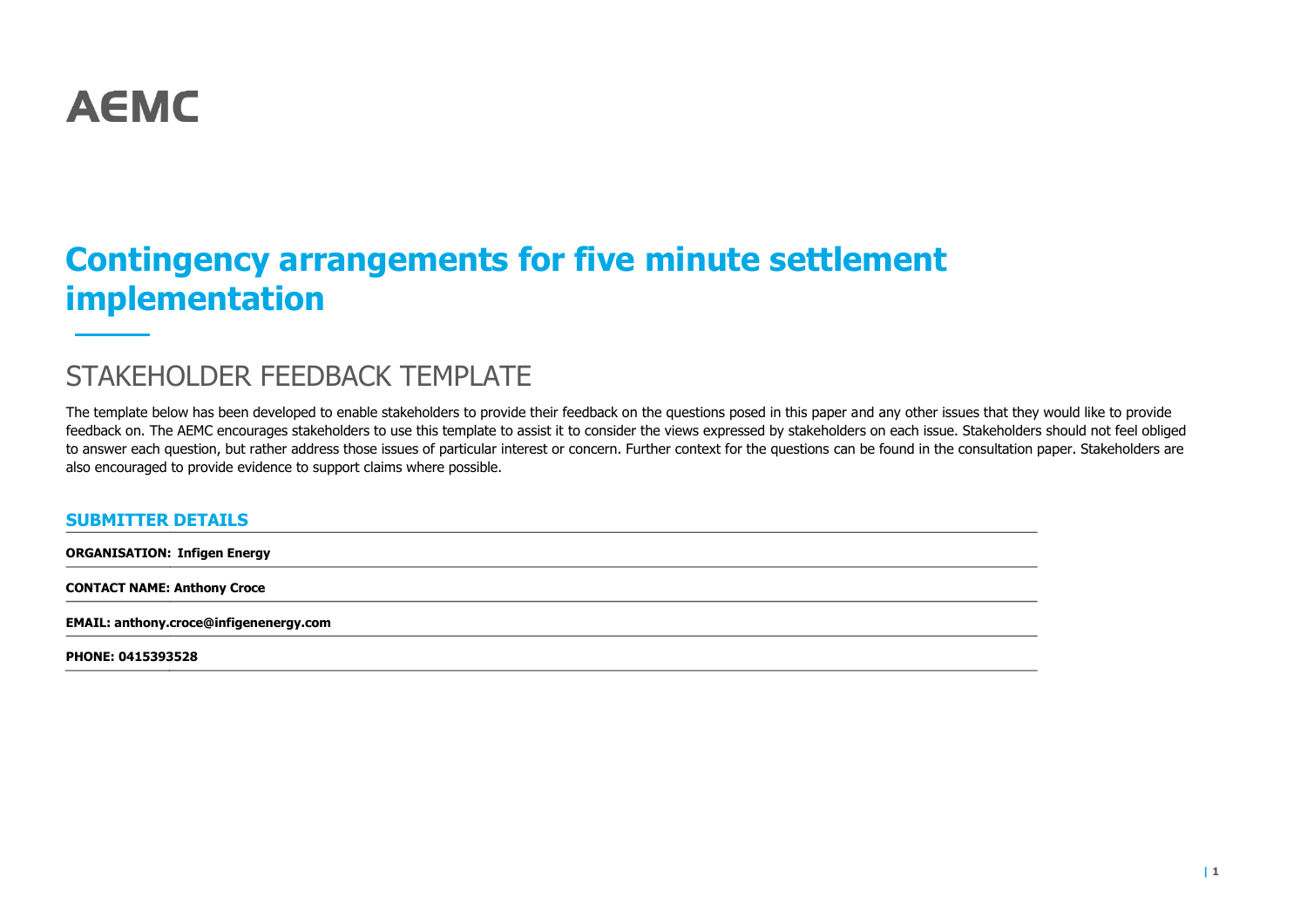## **CHAPTER 4** – SECTION 4.1 – CONTINGENCY PLANNING AND READINESS CAPABILITY

### **Question 1 – Contingency planning and readiness capability**

| a) Are there any other issue(s), in addition to AEMO's     |                                                                                                         |
|------------------------------------------------------------|---------------------------------------------------------------------------------------------------------|
| market start notice, the Commission should                 | Availability of MDP's and LNSP's for Market Trials is not sufficient to cover all participants.         |
| consider for any potential delay to commencement           | AEMO statistics on test case completion during the trials is overstated as they currently exclude those |
| of 5MS and GS soft start? If so, what issue(s) and<br>why? | participants whom are unable to line up partners despite registering early for the trials.              |
|                                                            |                                                                                                         |

## **CHAPTER 4** – SECTION 4.2 – KEY TRADE-OFFS FOR AN 'EXTENDED DELAY'

#### **Question 2 – Extended delay options**

#### **Question 3 – Industry implementation costs**

| a) If an extended delay is needed, what is the<br>estimated difference in costs to your organisation<br>between 5MS and GS soft start commencing on 1<br>February 2022 or 1 April 2022? | Additional costs will be realised if extension is to be granted in order to retain key project staff and various backfill<br>resources that play and active role in the delivery of the program whilst maintaining BAU activities. |
|-----------------------------------------------------------------------------------------------------------------------------------------------------------------------------------------|------------------------------------------------------------------------------------------------------------------------------------------------------------------------------------------------------------------------------------|
|-----------------------------------------------------------------------------------------------------------------------------------------------------------------------------------------|------------------------------------------------------------------------------------------------------------------------------------------------------------------------------------------------------------------------------------|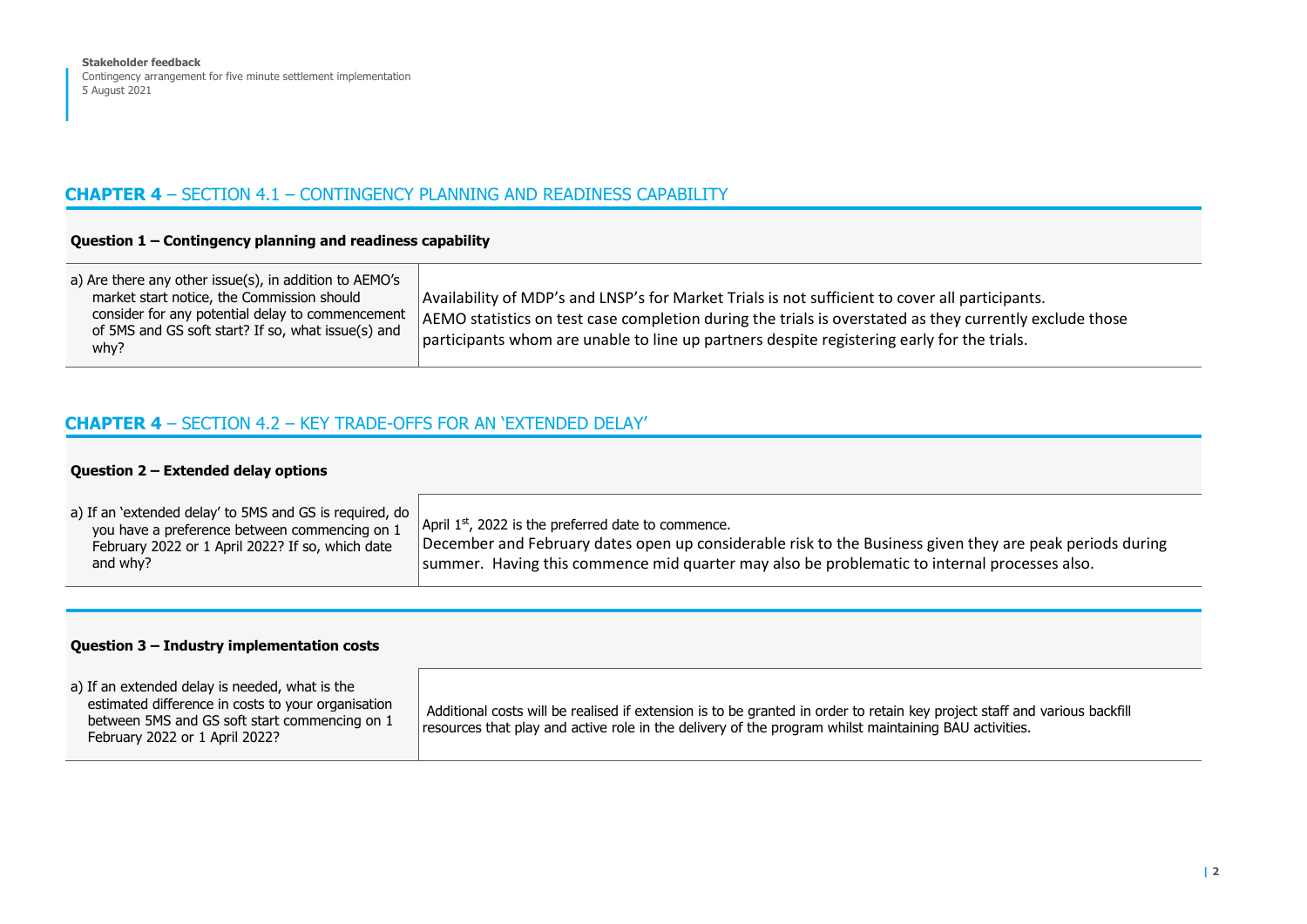**Stakeholder feedback** 

Contingency arrangement for five minute settlement implementation 5 August 2021

## **Question 4 – Financial contract market implications**

| a) If there is a delay to the commencement of 5MS,<br>would you prefer the new commencement of 5MS to<br>be mid-quarter or the start of quarter? How<br>important is this relative to other issues considered? | We have a strong preference to commence at the start of the quarter. Commencing mid-way through a quarter will make it<br>problematic to reconcile / settle for that financial period. |
|----------------------------------------------------------------------------------------------------------------------------------------------------------------------------------------------------------------|----------------------------------------------------------------------------------------------------------------------------------------------------------------------------------------|
| b) If an extended delay is needed, are there other<br>contract market issues the Commission should<br>consider when deciding between 1 February or 1<br>April? Please explain and provide evidence.            |                                                                                                                                                                                        |
| c) What are the estimated legal costs associated with<br>re-negotiating contracts?                                                                                                                             |                                                                                                                                                                                        |

### **Question 5 – Summer implementation**

| a) Would the commencement of 5MS and GS soft-start<br>on 1 February 2022 be considered high risk for<br>implementation given the additional risks of summer<br>operations for your business or the market as a<br>whole? Please explain and provide evidence. | Yes, Summer is a peak period for the Business and we would like to avoid this being cutover at this time. |
|---------------------------------------------------------------------------------------------------------------------------------------------------------------------------------------------------------------------------------------------------------------|-----------------------------------------------------------------------------------------------------------|
|---------------------------------------------------------------------------------------------------------------------------------------------------------------------------------------------------------------------------------------------------------------|-----------------------------------------------------------------------------------------------------------|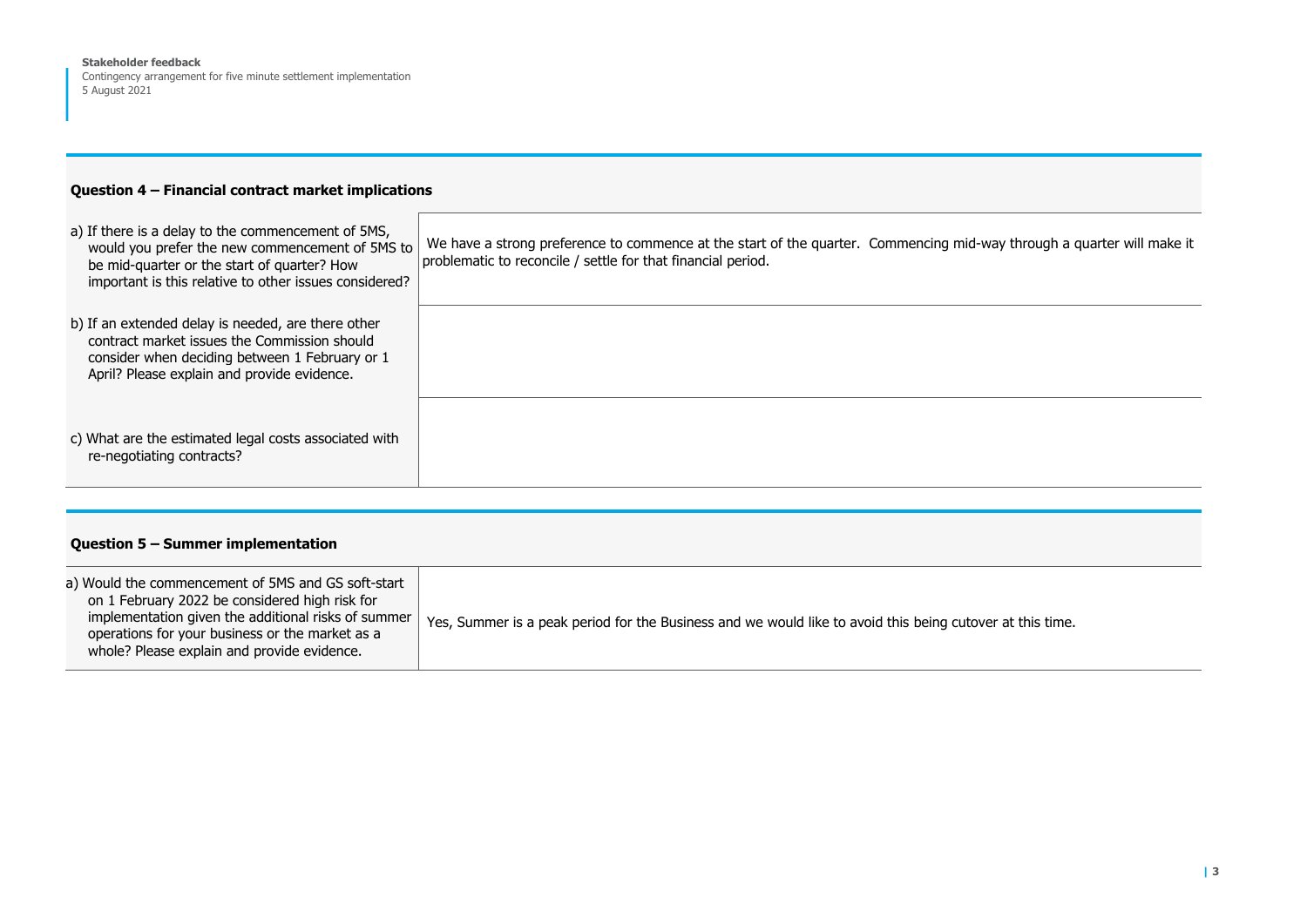**Stakeholder feedback** 

Contingency arrangement for five minute settlement implementation 5 August 2021

#### **Question 6 – Delayed benefits**

| a) If an extended delay is needed, to what extent<br>would commencing 5MS and GS on 1 February or 1     |                                                                                                                                                        |
|---------------------------------------------------------------------------------------------------------|--------------------------------------------------------------------------------------------------------------------------------------------------------|
| April 2022 delay the realisation of benefits for<br>individual participants or the industry as a whole? | An extension would mean Industry trials could be extended and participants should be able to partner up with others to<br>complete all required tests. |
| Please quantify and provide evidence.                                                                   |                                                                                                                                                        |

## **CHAPTER 4** – SECTION 4.3 – IMPLICATIONS FOR GLOBAL SETTLEMENTS, WHOLESALE DEMAND RESPONSE MECHANISM AND OTHER REFORMS

#### **Question 7 – Implications for Global Settlements, Wholesale Demand Response Mechanism and other reforms**

| a) If there is a delay to the start date of 5MS and GS<br>soft start, AEMO proposes a minimum period of 5<br>months between GS soft start and GS financial start.<br>Are there any issues with this transitional period?                                                                | Not aware of any issues.                                                                                                                                                               |
|-----------------------------------------------------------------------------------------------------------------------------------------------------------------------------------------------------------------------------------------------------------------------------------------|----------------------------------------------------------------------------------------------------------------------------------------------------------------------------------------|
| b) If there is a delay to GS financial start, should there<br>be an equivalent delay to the date when AEMO is<br>required to publish the UFE trends report and UFE<br>reporting quidelines? If not, why not?                                                                            |                                                                                                                                                                                        |
| c) Are there any issues stakeholders can identify related<br>to commencing the WDRM on the same date as 5MS<br>and GS soft start? If so, what are these issues and<br>how material are they? Further, what alternative<br>date after 5MS implementation would be preferred,<br>and why? | Not aware of any issues. Segregation of these events would be beneficial to ensure resources are focused on a particular<br>change and there is no confusion on implementation issues. |